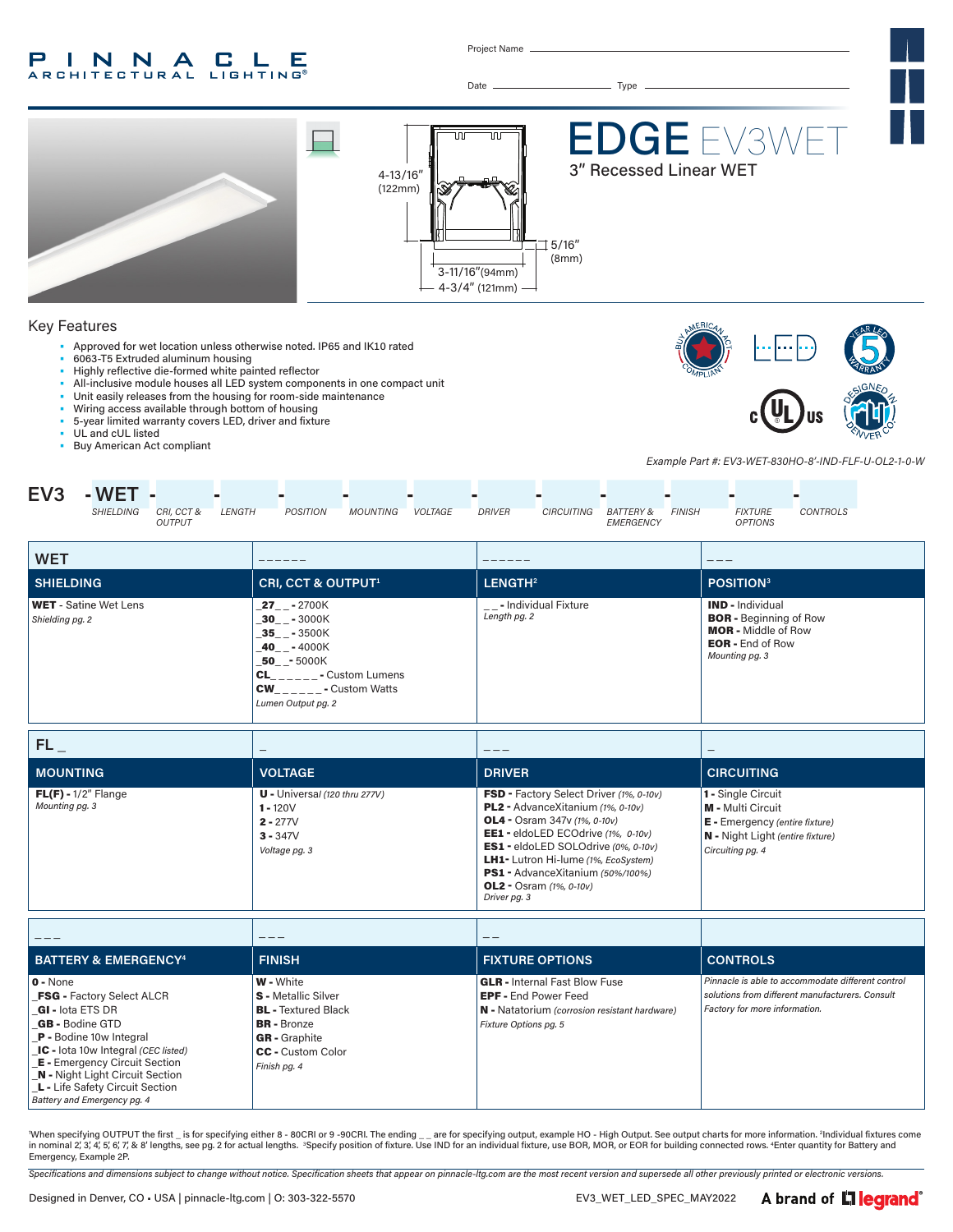# PINNACLE

EDGE 3 EX3WET



# Shielding

WET Satine Wet Lens



# CRI, CCT & Output

• Specify either 80 or 90 CRI

• Longer lead-time may apply for 90 CRI. Consult factory.

• 80 CRI = R9≥19 and 90 CRI = R9≥61

| <b>Custom Output-Lumens OR Wattage</b> |                                                     |          |                          |                                                    |      |                                                                                            |  |  |  |
|----------------------------------------|-----------------------------------------------------|----------|--------------------------|----------------------------------------------------|------|--------------------------------------------------------------------------------------------|--|--|--|
| CL                                     | Specify CRI, CCT and desired lumens (i.e. CL835500) |          |                          |                                                    |      | Specify lumens between standard offering listed below. Lumens are specified per color temp |  |  |  |
| <b>CW</b>                              | Specify CRI, CCT and desired wattage (i.e. CW9407)  |          |                          |                                                    |      | Specify watts between standard offering listed below                                       |  |  |  |
| <b>80 CRI</b>                          |                                                     |          |                          |                                                    |      |                                                                                            |  |  |  |
|                                        | Color                                               | Output   | <b>Watts</b><br>per foot | Shielding<br><b>WET</b><br>Satine Wet<br>Lumens/ft | LPW  |                                                                                            |  |  |  |
| 830                                    | 3000K                                               | Standard | 4.7                      | 436                                                | 92.8 |                                                                                            |  |  |  |
| <b>830HO</b>                           | 3000K                                               | High     | 8.7                      | 788                                                | 91.1 |                                                                                            |  |  |  |
| 835                                    | 3500K                                               | Standard | 4.7                      | 445                                                | 94.7 |                                                                                            |  |  |  |
| 835HO                                  | 3500K                                               | High     | 8.7                      | 804                                                | 92.9 |                                                                                            |  |  |  |
| 840                                    | 4000K                                               | Standard | 4.7                      | 457                                                | 97.2 |                                                                                            |  |  |  |
| <b>840HO</b>                           | 4000K                                               | High     | 8.7                      | 827                                                | 95.6 |                                                                                            |  |  |  |
| 850                                    | 5000K                                               | Standard | 4.7                      | 456                                                | 97.0 |                                                                                            |  |  |  |
| <b>850HO</b>                           | 5000K                                               | High     | 8.7                      | 825                                                | 95.4 |                                                                                            |  |  |  |
| <b>90 CRI</b>                          |                                                     |          |                          |                                                    |      |                                                                                            |  |  |  |
| 927                                    | 2700K                                               | Standard | 4.7                      | 344                                                | 73.2 |                                                                                            |  |  |  |
| <b>927HO</b>                           | 2700K                                               | High     | 8.7                      | 623                                                | 72.0 |                                                                                            |  |  |  |
| 930                                    | 3000K                                               | Standard | 4.7                      | 370                                                | 78.7 |                                                                                            |  |  |  |
| <b>930HO</b>                           | 3000K                                               | High     | 8.7                      | 668                                                | 77.2 |                                                                                            |  |  |  |
| 935                                    | 3500K                                               | Standard | 4.7                      | 391                                                | 83.2 |                                                                                            |  |  |  |
| 935HO                                  | 3500K                                               | High     | 8.7                      | 706                                                | 81.6 |                                                                                            |  |  |  |
| 940                                    | 4000K                                               | Standard | 4.7                      | 391                                                | 83.2 |                                                                                            |  |  |  |
| <b>940HO</b>                           | 4000K                                               | High     | 8.7                      | 706                                                | 81.6 |                                                                                            |  |  |  |

# Length

| $\mathbf{2}$              | 3                         |                           | 5                         | 6                         |                           | 8                         |
|---------------------------|---------------------------|---------------------------|---------------------------|---------------------------|---------------------------|---------------------------|
| <b>Individual Fixture</b> | <b>Individual Fixture</b> | <b>Individual Fixture</b> | <b>Individual Fixture</b> | <b>Individual Fixture</b> | <b>Individual Fixture</b> | <b>Individual Fixture</b> |
| 27-1/8" (689mm)           |                           |                           |                           |                           |                           |                           |
|                           | 39" (991mm)               |                           |                           |                           |                           |                           |
|                           |                           | $50-3/4"$ (1289mm)        |                           |                           |                           |                           |
|                           |                           |                           | 62-5/8" (1591mm)          |                           |                           |                           |
|                           |                           |                           |                           | 74-5/8" (1895mm)          |                           |                           |
|                           |                           |                           |                           |                           | 86-1/2" (2197mm)          |                           |
|                           |                           |                           |                           |                           |                           | 98-3/8" (2499mm)          |

*Specifications and dimensions subject to change without notice. Specification sheets that appear on pinnacle-ltg.com are the most recent version and supersede all other previously printed or electronic versions.* EV3\_WET\_LED\_SPEC\_MAY2022 Designed in Denver, CO • USA | pinnacle-ltg.com | O: 303-322-5570 F: 303-322-5568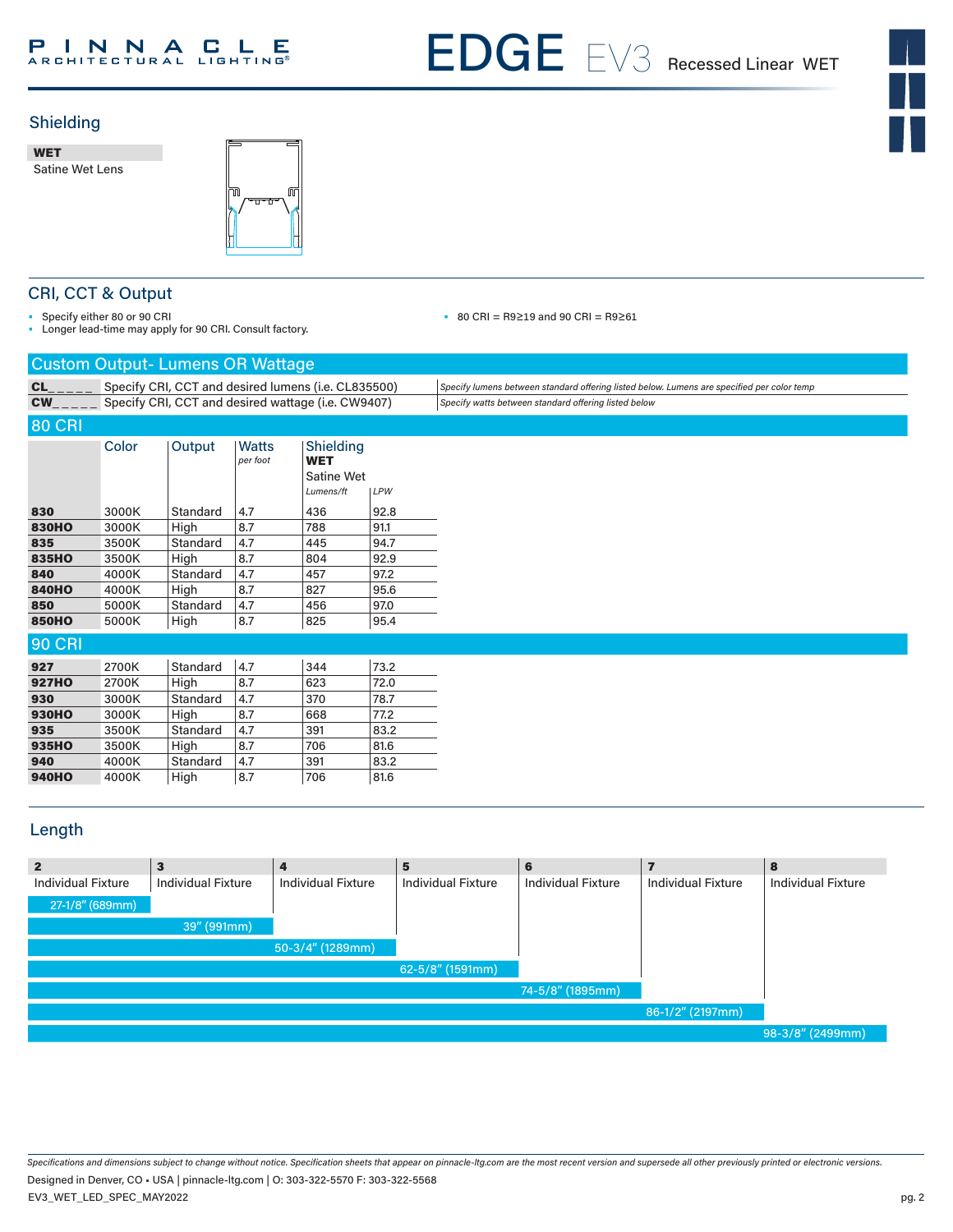# Position

- When making rows with EDGE Wet, the rows must be ordered as individual units with a position specified
- Positions can either be "BOR" Beginning of Row, "MOR" Middle of Row, or "EOR" End of Row
- The connection between fixtures is less than 1/8"
- For single, non-connected units, specify as "IND" for individual

| <b>IND</b>         | <b>BOR</b>       | <b>MOR</b>    | <b>EOR</b> |
|--------------------|------------------|---------------|------------|
| Individual Fixture | Beginning of Row | Middle of Row | End of Row |

# **Mounting**

- Available with standard 1/2" flange (FL)
- Utilize Surface Mount for in-wall application. Building surface waterproofing by others
- End trims and power cord attached at factory
- Approved for wet location unless otherwise noted
- Refer to installation instructions during installation at the jobsite

FL(F) Flanged



# Voltage Driver

Some EDGE Wet configurations will not accommodate all voltage options; consult with factory

| U | Universal |
|---|-----------|
|   | 120 volt  |
| 2 | 277 volt  |
| 3 | 347 volt  |

- Standard Driver Option = FSD<br>• Driver Lifetime: 50,000 bours at
- Driver Lifetime: 50,000 hours at 25°C ambient operating conditions
- For more driver options see Pinnacle Resource Guide
- Some EDGE Wet configurations will not accommodate all driver options; consult with factory

| 0-10V Drivers            |                                                           |
|--------------------------|-----------------------------------------------------------|
| <b>FSD</b>               | Factory Select Driver 1%, 0-10v                           |
| PL <sub>2</sub>          | Signify Advance Xitanium 1%, 0-10v                        |
| PL <sub>4</sub>          | Advance Xitanium 347v 1%, 0-10v, requires 347v            |
| OL <sub>2</sub>          | Osram Optotronic, 1%, 0-10v                               |
| OL <sub>4</sub>          | Osram Optotronic 347v, 1% 0-10v, requires 347v option     |
| EE1                      | eldoLED ECOdrive 1%, 0-10v Logarithmic                    |
| EE <sub>2</sub>          | eldoLED ECOdrive 1%, 0-10v Linear                         |
| ES1                      | eldoLED SOLOdrive 0-10v, 0% Logarithmic                   |
| ES <sub>2</sub>          | eldoLED SOLOdrive 0-10v, 0% Linear                        |
| <b>DALI Drivers</b>      |                                                           |
| EE <sub>3</sub>          | eldoLED SOLOdrive .1%, DALI (logarithmic)                 |
| EE4                      | eldoLED SOLOdrive .1%, DALI (linear)                      |
| OD1                      | Osram Optotronic 1%, DEXAL                                |
| OD <sub>2</sub>          | Osram Optotronic 1%, DALI 2 Channel                       |
| <b>Lutron Drivers</b>    |                                                           |
| LH <sub>1</sub>          | Lutron Hi-lume Soft-on, Fade-to-black 1%, EcoSystem, LDE1 |
| LH4                      | Lutron Hi-Lume 1%, 2-wire, Lutron-LTEA2W, 120v only       |
| <b>Alternate Drivers</b> |                                                           |
| PS1                      | Signify Advance Xitanium Step Dimming 50%/100%            |
| EH <sub>1</sub>          | ELV 120v only, 0-10v universal                            |
| OD <sub>1</sub>          | Osram Optotronic 1%, DEXAL                                |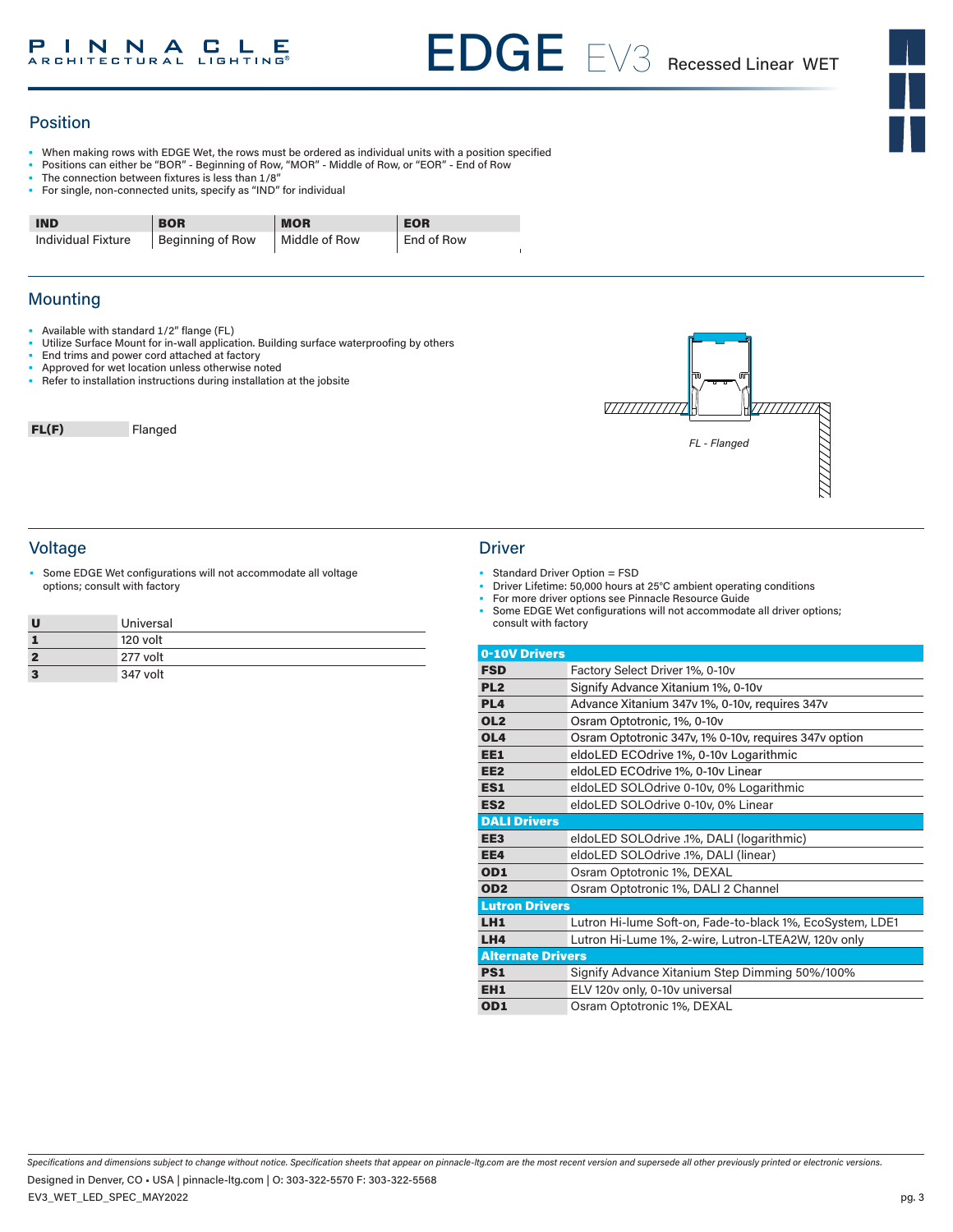# How to specify Circuiting, Battery and Emergency



Select fixture circuiting from options below

• Some EDGE Wet configurations will not accommodate all circuiting options, consult with factory

# **Circuiting**

|   | <b>Single Circuit</b>         |
|---|-------------------------------|
| M | Multi Circuit                 |
|   | <b>Emergency Circuit only</b> |
| N | Night Light Circuit only      |

 $2 +$ 

Battery and emergency section options are available in addition to fixture circuit

- Select battery and emergency section options below; factory shop drawing required
- Some EDGE Wet configurations will not accommodate all circuiting options, consult with factory

### **Battery and/or Emergency** *If Required*



No battery or specific emergency section required

### **Battery**

- Select battery section type if required, indicate total QTY*. Example 2P*
- 90 minute battery runtime; test button is integral to the fixture
- No battery option available for 2' lengths
- Entire direct fixture housing is on battery for lengths up to 5' • Half of direct fixture is on battery for 6', 7' or 8' housing lengths
- For more battery options available, see Pinnacle Resource Guide

| $\bf{0}$   | No Battery                                |
|------------|-------------------------------------------|
| <b>ILL</b> | lota 10w Integral Lithium, Self Testing   |
| <b>IRH</b> | lota 20w Remote                           |
| <b>PLL</b> | Bodine 10w Integral Lithium, Self Testing |
| <b>PRH</b> | Bodine 20w Remote                         |

- For Approximate Battery Lumen Output • Multiply battery wattage X fixture LPW shown on Lumen Table
- $\text{-}$  92.3 (LPW) x 10 (watts) = 923 battery lumen output

# **Emergency**

- Select emergency section type if required, indicate total QTY. *Example 1E*
- Combine battery and emergency section ordering codes if both options are selected

| <b>FSG</b>           | Factory Select ALCR, Automatic Load Control Relay |
|----------------------|---------------------------------------------------|
| $_{\blacksquare}$ GI | lota ETS DR, Emergency Lighting Control Device    |
| $G$ B                | Bodine GTD, Emergency Lighting Control Device     |
| E                    | <b>Emergency circuit section</b>                  |
| $\blacksquare$ N     | Night Light circuit section                       |
| п.                   | Life Safety circuit section NO THROUGH WIRE       |

#### Battery OR Emergency Ordering Examples

- Single circuit, 10w Integral Battery **Ordering Code: 1-1P**
- Emergency only, 10w Integral Battery Ordering Code: E-1P
- 
- Single circuit, GTD required Condering Code: 1-1G

#### Combination Section Ordering Examples

- Single circuit, (1) 10w battery, (1) emergency section Ordering Code: 1-1P1E • Multi circuit, (2) 10w battery, (2) emergency sections Ordering Code: M-2P2E • Single circuit, (1) night light section **Ordering Code: 1-1N**
- 

# Finish

• Standard powder-coat textured white, metallic silver, textured black, graphite or bronze painted finish; consult factory for chip of standard paint finishes • Selecting a fixture finish other than white may impact lumen output; consult factory for more information

| W                         | White                  |
|---------------------------|------------------------|
| S                         | <b>Metallic Silver</b> |
| <b>BL</b>                 | <b>Textured Black</b>  |
| $\overline{\mathbf{G}}$ R | Graphite               |
| $\overline{\mathbf{BR}}$  | <b>Bronze</b>          |
| $\frac{1}{1}$             | <b>Custom Color</b>    |

*Specifications and dimensions subject to change without notice. Specification sheets that appear on pinnacle-ltg.com are the most recent version and supersede all other previously printed or electronic versions.*

EV3\_WET\_LED\_SPEC\_MAY2022 Designed in Denver, CO • USA | pinnacle-ltg.com | O: 303-322-5570 F: 303-322-5568